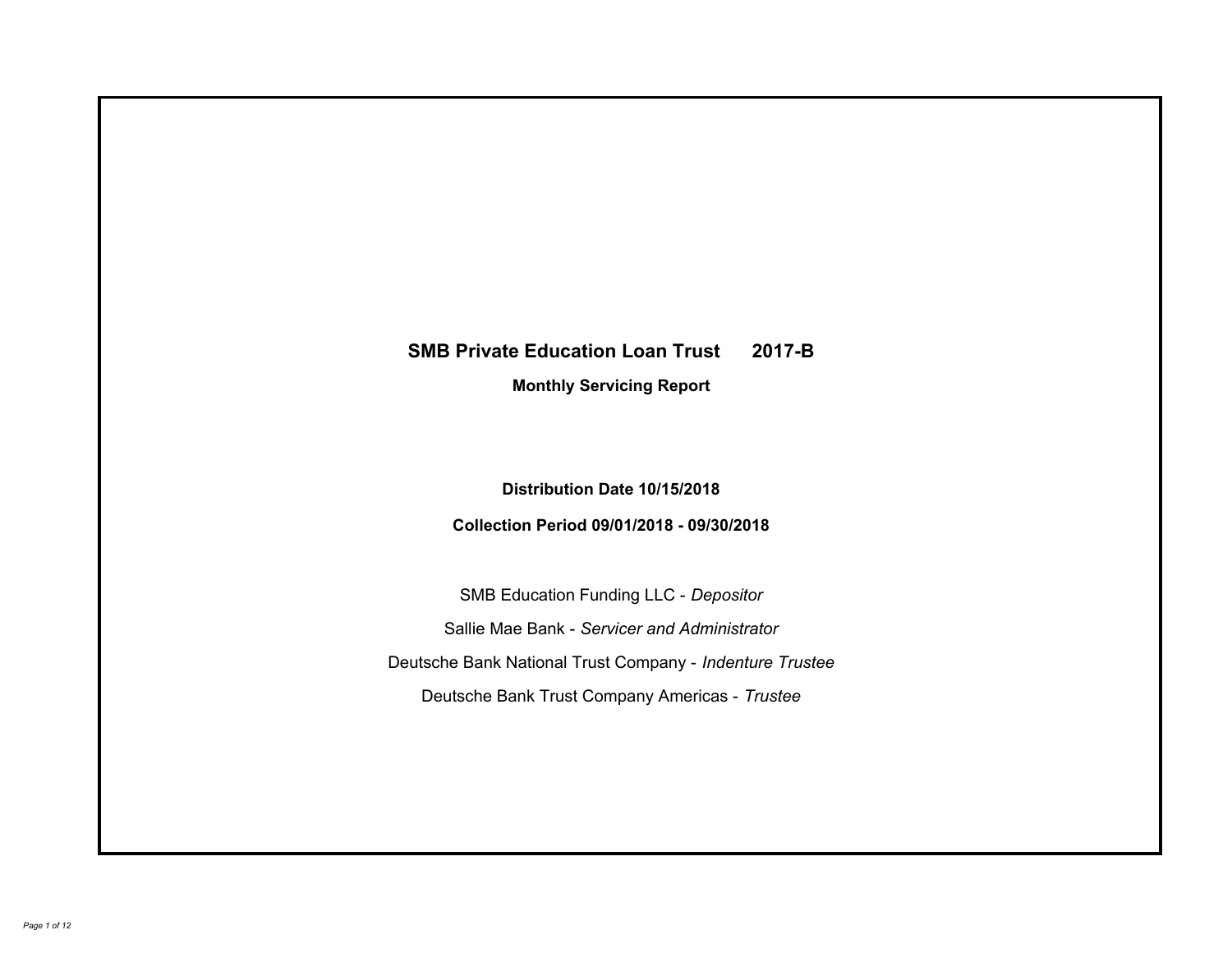| Α           | <b>Student Loan Portfolio Characteristics</b>   | Settlement Date<br>11/08/2017 | 08/31/2018            | 09/30/2018            |
|-------------|-------------------------------------------------|-------------------------------|-----------------------|-----------------------|
|             | <b>Principal Balance</b>                        | \$701,477,893.40              | \$640,599,570.55      | \$633,746,623.78      |
|             | Interest to be Capitalized Balance              | 46,726,543.99                 | 44,782,225.95         | 45,968,194.42         |
|             | Pool Balance                                    | \$748,204,437.39              | \$685,381,796.50      | \$679,714,818.20      |
|             | Weighted Average Coupon (WAC)                   |                               |                       |                       |
|             | WAC1 (Contractual Interest Rate on the Loan)    | 8.97%                         | 9.59%                 | 9.69%                 |
|             | WAC2 (Average of Applicable Interest Rate)      | 8.94%                         | 9.54%                 | 9.64%                 |
|             | WAC3 (Average of Actual Interest Rate)          | 8.86%                         | 9.46%                 | 9.55%                 |
|             | Weighted Average Remaining Term                 | 135.09                        | 131.04                | 131.21                |
|             | Number of Loans                                 | 66,252                        | 60,768                | 60,146                |
|             | Number of Borrowers<br>Pool Factor              | 63,554                        | 58,341<br>0.916035461 | 57,755<br>0.908461357 |
|             | Since Issued Total Constant Prepayment Rate (1) |                               | 9.38%                 | 9.29%                 |
|             |                                                 |                               |                       |                       |
| B           | <b>Debt Securities</b><br>Cusip/Isin            | 09/17/2018                    |                       | 10/15/2018            |
|             | A1<br>83189DAA8                                 | \$118,984,361.40              |                       | \$110,333,846.85      |
|             | A <sub>2</sub> A<br>83189DAB6                   | \$268,000,000.00              |                       | \$268,000,000.00      |
|             | A2B<br>83189DAC4                                | \$132,000,000.00              |                       | \$132,000,000.00      |
|             | B<br>83189DAD2                                  | \$50,000,000.00               |                       | \$50,000,000.00       |
|             |                                                 |                               |                       |                       |
| $\mathsf C$ | <b>Certificates</b><br><b>Cusip/Isin</b>        | 09/17/2018                    |                       | 10/15/2018            |
|             | 83189D100<br>Residual                           | \$100,000.00                  |                       | \$100,000.00          |
|             |                                                 |                               |                       |                       |
| D           | <b>Account Balances</b>                         | 09/17/2018                    |                       | 10/15/2018            |
|             | Reserve Account Balance                         | \$1,891,480.00                |                       | \$1,891,480.00        |
|             |                                                 |                               |                       |                       |
| Е           | <b>Asset / Liability</b>                        | 09/17/2018                    |                       | 10/15/2018            |
|             | Overcollateralization Percentage                | 16.98%                        |                       | 17.56%                |
|             | Specified Overcollateralization Amount          | \$205,614,538.95              |                       | \$203,914,445.46      |
|             | Actual Overcollateralization Amount             | \$116,397,435.10              |                       | \$119,380,971.35      |

(1) For additional information, see 'Since Issued CPR Methodology' found on page 11 of this report.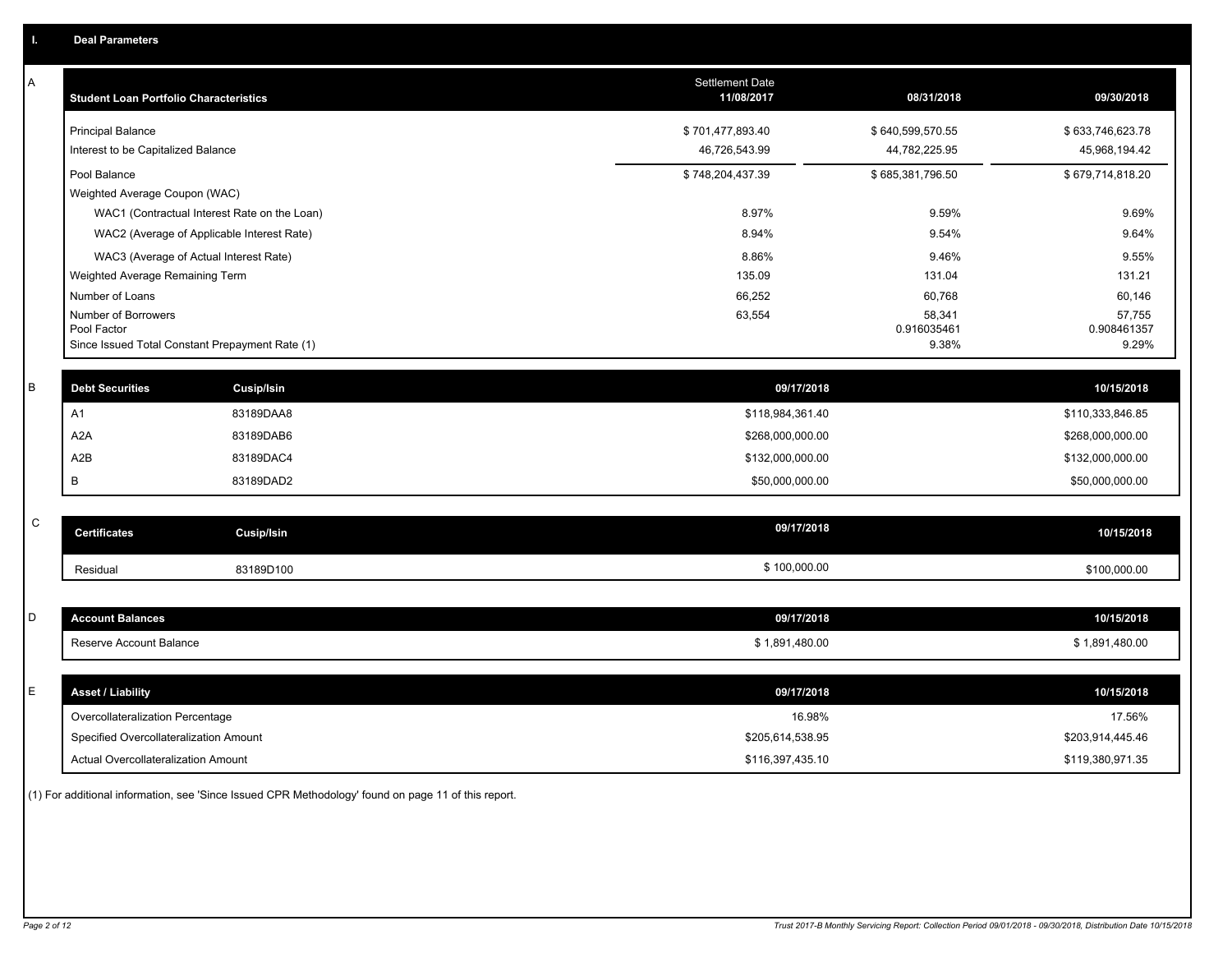### **II. 2017-B Trust Activity 09/01/2018 through 09/30/2018**

| Α | <b>Student Loan Principal Receipts</b>                           |                 |  |
|---|------------------------------------------------------------------|-----------------|--|
|   | <b>Borrower Principal</b>                                        | 7,258,081.92    |  |
|   | <b>Consolidation Activity Principal</b>                          | 0.00            |  |
|   | Seller Principal Reimbursement                                   | 0.00            |  |
|   | Servicer Principal Reimbursement                                 | 0.00            |  |
|   | Delinquent Principal Purchases by Servicer                       | 0.00            |  |
|   | <b>Other Principal Deposits</b>                                  | 121,359.00      |  |
|   | <b>Total Principal Receipts</b>                                  | \$7,379,440.92  |  |
| В | <b>Student Loan Interest Receipts</b>                            |                 |  |
|   | Borrower Interest                                                | 2,922,496.79    |  |
|   | <b>Consolidation Activity Interest</b>                           | 0.00            |  |
|   | Seller Interest Reimbursement                                    | 0.00            |  |
|   | Servicer Interest Reimbursement                                  | 0.00            |  |
|   | Delinquent Interest Purchases by Servicer                        | 0.00            |  |
|   | Other Interest Deposits                                          | 2,374.29        |  |
|   | <b>Total Interest Receipts</b>                                   | \$2,924,871.08  |  |
| C | <b>Recoveries on Realized Losses</b>                             | \$60,009.32     |  |
| D | <b>Investment Income</b>                                         | \$20,579.03     |  |
| Е | <b>Funds Borrowed from Next Collection Period</b>                | \$0.00          |  |
| F | <b>Funds Repaid from Prior Collection Period</b>                 | \$0.00          |  |
| G | Loan Sale or Purchase Proceeds                                   | \$0.00          |  |
| н | Initial Deposits to Distribution Account                         | \$0.00          |  |
|   | <b>Excess Transferred from Other Accounts</b>                    | \$0.00          |  |
| J | <b>Borrower Benefit Reimbursements</b>                           | \$0.00          |  |
| Κ | <b>Other Deposits</b>                                            | \$0.00          |  |
| L | <b>Other Fees Collected</b>                                      | \$0.00          |  |
| M | <b>AVAILABLE FUNDS</b>                                           | \$10,384,900.35 |  |
| N | Non-Cash Principal Activity During Collection Period             | \$526,494.15    |  |
| O | Aggregate Purchased Amounts by the Depositor, Servicer or Seller | \$123,733.29    |  |
| P | Aggregate Loan Substitutions                                     | \$0.00          |  |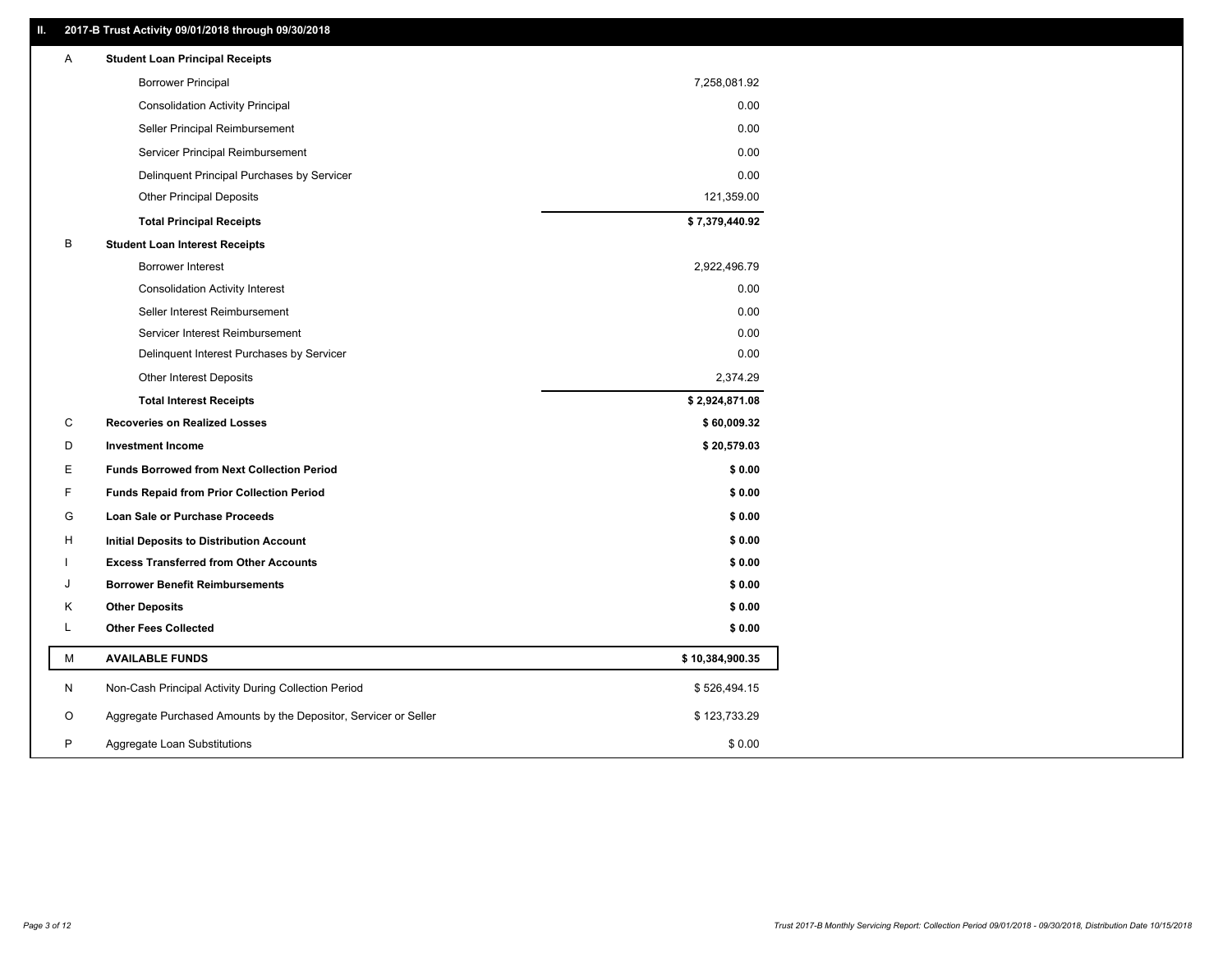|                   |                       |                          |         |                                                           | <b>Loans by Repayment Status</b> |                            |                          |         |                                                           |                |                            |
|-------------------|-----------------------|--------------------------|---------|-----------------------------------------------------------|----------------------------------|----------------------------|--------------------------|---------|-----------------------------------------------------------|----------------|----------------------------|
|                   |                       |                          |         | 09/30/2018                                                |                                  |                            |                          |         | 08/31/2018                                                |                |                            |
|                   |                       | <b>Wtd Avg</b><br>Coupon | # Loans | Principal and<br><b>Interest Accrued</b><br>to Capitalize | % of Principal                   | % of Loans in<br>Repay (1) | <b>Wtd Avg</b><br>Coupon | # Loans | Principal and<br><b>Interest Accrued</b><br>to Capitalize | % of Principal | % of Loans in<br>Repay (1) |
| INTERIM:          | IN SCHOOL             | 10.43%                   | 8,682   | \$107,111,491.44                                          | 15.758%                          | $-$ %                      | 10.33%                   | 9,044   | \$111,199,458.32                                          | 16.224%        | $-$ %                      |
|                   | GRACE                 | 10.17%                   | 4,430   | \$55,514,981.46                                           | 8.167%                           | $-$ %                      | 10.06%                   | 4,196   | \$51,804,574.15                                           | 7.558%         | $-$ %                      |
|                   | <b>DEFERMENT</b>      | 10.37%                   | 2,471   | \$27,417,720.62                                           | 4.034%                           | $-$ %                      | 10.31%                   | 2,183   | \$24,369,754.35                                           | 3.556%         | $-$ %                      |
| <b>REPAYMENT:</b> | <b>CURRENT</b>        | 9.20%                    | 42,060  | \$457,019,649.66                                          | 67.237%                          | 93.332%                    | 9.12%                    | 42,903  | \$465,745,335.51                                          | 67.954%        | 93.522%                    |
|                   | 31-60 DAYS DELINQUENT | 10.13%                   | 600     | \$6,853,061.48                                            | 1.008%                           | 1.400%                     | 10.28%                   | 564     | \$6,700,829.47                                            | 0.978%         | 1.346%                     |
|                   | 61-90 DAYS DELINQUENT | 10.33%                   | 216     | \$2,497,534.68                                            | 0.367%                           | 0.510%                     | 10.34%                   | 185     | \$2,097,899.04                                            | 0.306%         | 0.421%                     |
|                   | > 90 DAYS DELINQUENT  | 10.89%                   | 132     | \$1,737,553.16                                            | 0.256%                           | 0.355%                     | 11.00%                   | 99      | \$1,265,124.32                                            | 0.185%         | 0.254%                     |
|                   | FORBEARANCE           | 9.64%                    | 1,555   | \$21,562,825.70                                           | 3.172%                           | 4.404%                     | 9.59%                    | 1,594   | \$22,198,821.34                                           | 3.239%         | 4.458%                     |
| <b>TOTAL</b>      |                       |                          | 60,146  | \$679,714,818.20                                          | 100.00%                          | 100.00%                    |                          | 60,768  | \$685,381,796.50                                          | 100.00%        | 100.00%                    |

Percentages may not total 100% due to rounding \*

1 Loans classified in "Repayment" include any loan for which interim interest only, \$25 fixed payments or full principal and interest payments are due.

|                         |                                                                                                                            |                          |         |                                                           | <b>Loans by Borrower Status</b> |                                |                          |         |                                                           |                |                                |
|-------------------------|----------------------------------------------------------------------------------------------------------------------------|--------------------------|---------|-----------------------------------------------------------|---------------------------------|--------------------------------|--------------------------|---------|-----------------------------------------------------------|----------------|--------------------------------|
|                         |                                                                                                                            |                          |         | 09/30/2018                                                |                                 |                                |                          |         | 08/31/2018                                                |                |                                |
|                         |                                                                                                                            | <b>Wtd Avg</b><br>Coupon | # Loans | Principal and<br><b>Interest Accrued</b><br>to Capitalize | % of Principal                  | % of Loans in<br>P&I Repay (2) | <b>Wtd Avg</b><br>Coupon | # Loans | Principal and<br><b>Interest Accrued</b><br>to Capitalize | % of Principal | % of Loans in<br>P&I Repay (2) |
| INTERIM:                | IN SCHOOL                                                                                                                  | 9.90%                    | 17,388  | \$220,381,302.88                                          | 32.423%                         | $-$ %                          | 9.81%                    | 18,104  | \$228,180,285.36                                          | 33.292%        | $-$ %                          |
|                         | GRACE                                                                                                                      | 9.66%                    | 8,526   | \$110,153,094.91                                          | 16.206%                         | $-$ %                          | 9.51%                    | 8,125   | \$104,405,357.66                                          | 15.233%        | $-$ %                          |
|                         | <b>DEFERMENT</b>                                                                                                           | 9.95%                    | 4,378   | \$48,737,466.73                                           | 7.170%                          | $-$ %                          | 9.88%                    | 3,878   | \$42,753,806.62                                           | 6.238%         | $-$ %                          |
| P&I REPAYMENT:          | <b>CURRENT</b>                                                                                                             | 9.12%                    | 27,423  | \$268,627,436.39                                          | 39.521%                         | 89.410%                        | 9.05%                    | 28,287  | \$278,546,398.88                                          | 40.641%        | 89.841%                        |
|                         | 31-60 DAYS DELINQUENT                                                                                                      | 10.14%                   | 549     | \$6,205,685.85                                            | 0.913%                          | 2.066%                         | 10.29%                   | 513     | \$6,077,943.87                                            | 0.887%         | 1.960%                         |
|                         | 61-90 DAYS DELINQUENT                                                                                                      | 10.32%                   | 202     | \$2,387,625.69                                            | 0.351%                          | 0.795%                         | 10.32%                   | 173     | \$1,991,948.65                                            | 0.291%         | 0.642%                         |
|                         | > 90 DAYS DELINQUENT                                                                                                       | 10.88%                   | 125     | \$1,659,380.05                                            | 0.244%                          | 0.552%                         | 10.99%                   | 94      | \$1,227,234.12                                            | 0.179%         | 0.396%                         |
|                         | <b>FORBEARANCE</b>                                                                                                         | 9.64%                    | 1,555   | \$21,562,825.70                                           | 3.172%                          | 7.177%                         | 9.59%                    | 1,594   | \$22,198,821.34                                           | 3.239%         | 7.160%                         |
| <b>TOTAL</b><br>$\star$ | Percentages may not total 100% due to rounding                                                                             |                          | 60,146  | \$679,714,818.20                                          | 100.00%                         | 100.00%                        |                          | 60,768  | \$685,381,796.50                                          | 100.00%        | 100.00%                        |
| 2                       | Loans classified in "P&I Repayment" includes only those loans for which scheduled principal and interest payments are due. |                          |         |                                                           |                                 |                                |                          |         |                                                           |                |                                |

WAC reflects WAC3 To conform with company standard reporting these sections now include Princial and Interest Accrued to Capitalize.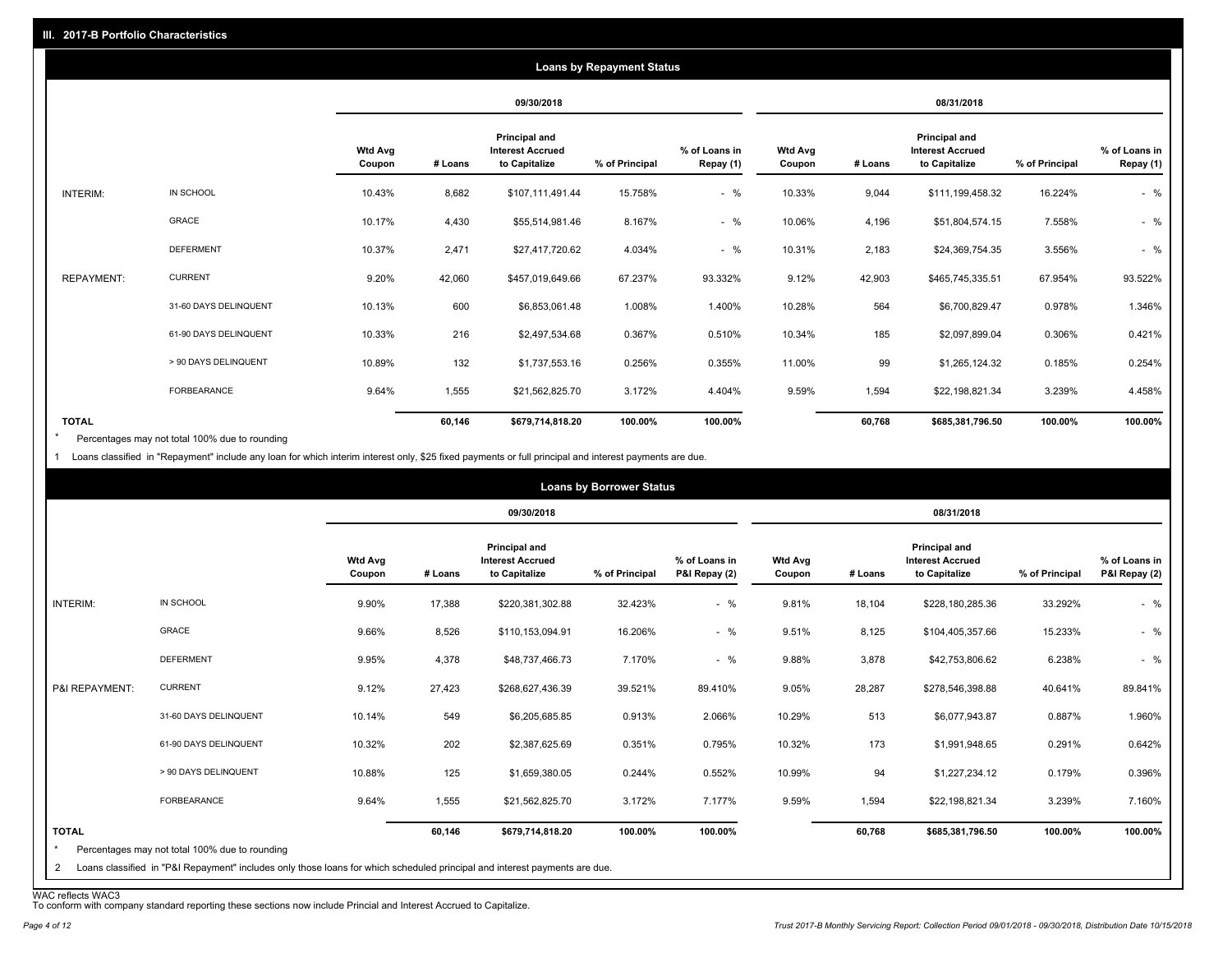|                                                                                                  | 9/30/2018        | 8/31/2018        |  |
|--------------------------------------------------------------------------------------------------|------------------|------------------|--|
| Pool Balance                                                                                     | \$679,714,818.20 | \$685,381,796.50 |  |
| Total # Loans                                                                                    | 60,146           | 60,768           |  |
| Total # Borrowers                                                                                | 57,755           | 58,341           |  |
| Weighted Average Coupon                                                                          | 9.64%            | 9.54%            |  |
| Weighted Average Remaining Term                                                                  | 131.21           | 131.04           |  |
| Percent of Pool - Cosigned                                                                       | 92.2%            | 92.2%            |  |
| Percent of Pool - Non Cosigned                                                                   | 7.8%             | 7.8%             |  |
| Borrower Interest Accrued for Period                                                             | \$4,920,725.05   | \$5,140,803.00   |  |
| <b>Outstanding Borrower Interest Accrued</b>                                                     | \$49,192,362.63  | \$47,982,147.10  |  |
| Gross Principal Realized Loss - Periodic *                                                       | \$225,673.98     | \$434,748.86     |  |
| Gross Principal Realized Loss - Cumulative *                                                     | \$3,448,398.17   | \$3,222,724.19   |  |
| Recoveries on Realized Losses - Periodic                                                         | \$60,009.32      | \$32,554.25      |  |
| Recoveries on Realized Losses - Cumulative                                                       | \$331,897.41     | \$271,888.09     |  |
| Net Losses - Periodic                                                                            | \$165,664.66     | \$402,194.61     |  |
| Net Losses - Cumulative                                                                          | \$3,116,500.76   | \$2,950,836.10   |  |
| Non-Cash Principal Activity - Capitalized Interest                                               | \$752,108.04     | \$746,454.36     |  |
| Since Issued Total Constant Prepayment Rate (CPR) (1)                                            | 9.29%            | 9.38%            |  |
| <b>Loan Substitutions</b>                                                                        | \$0.00           | \$0.00           |  |
| <b>Cumulative Loan Substitutions</b>                                                             | \$0.00           | \$0.00           |  |
| <b>Unpaid Servicing Fees</b>                                                                     | \$0.00           | \$0.00           |  |
| <b>Unpaid Administration Fees</b>                                                                | \$0.00           | \$0.00           |  |
| <b>Unpaid Carryover Servicing Fees</b>                                                           | \$0.00           | \$0.00           |  |
| Note Interest Shortfall                                                                          | \$0.00           | \$0.00           |  |
| Loans in Modification                                                                            | \$12.956.901.90  | \$12,240,499.28  |  |
| % of Loans in Modification as a % of Loans in Repayment (P&I)                                    | 4.65%            | 4.25%            |  |
|                                                                                                  |                  |                  |  |
| % Annualized Gross Principal Realized Loss - Periodic as a %<br>of Loans in Repayment (P&I) * 12 | 0.97%            | 1.81%            |  |
| % Gross Principal Realized Loss - Cumulative as a % of<br>Original Pool Balance                  | 0.46%            | 0.43%            |  |

\* In accordance with the Servicer's current policies and procedures, after September 1, 2017 loans subject to bankruptcy claims generally will not be reported as a charged-off unless and until they are delinquent for 120 d

(1) For additional information, see 'Since Issued CPR Methodology' found on page 11 of this report.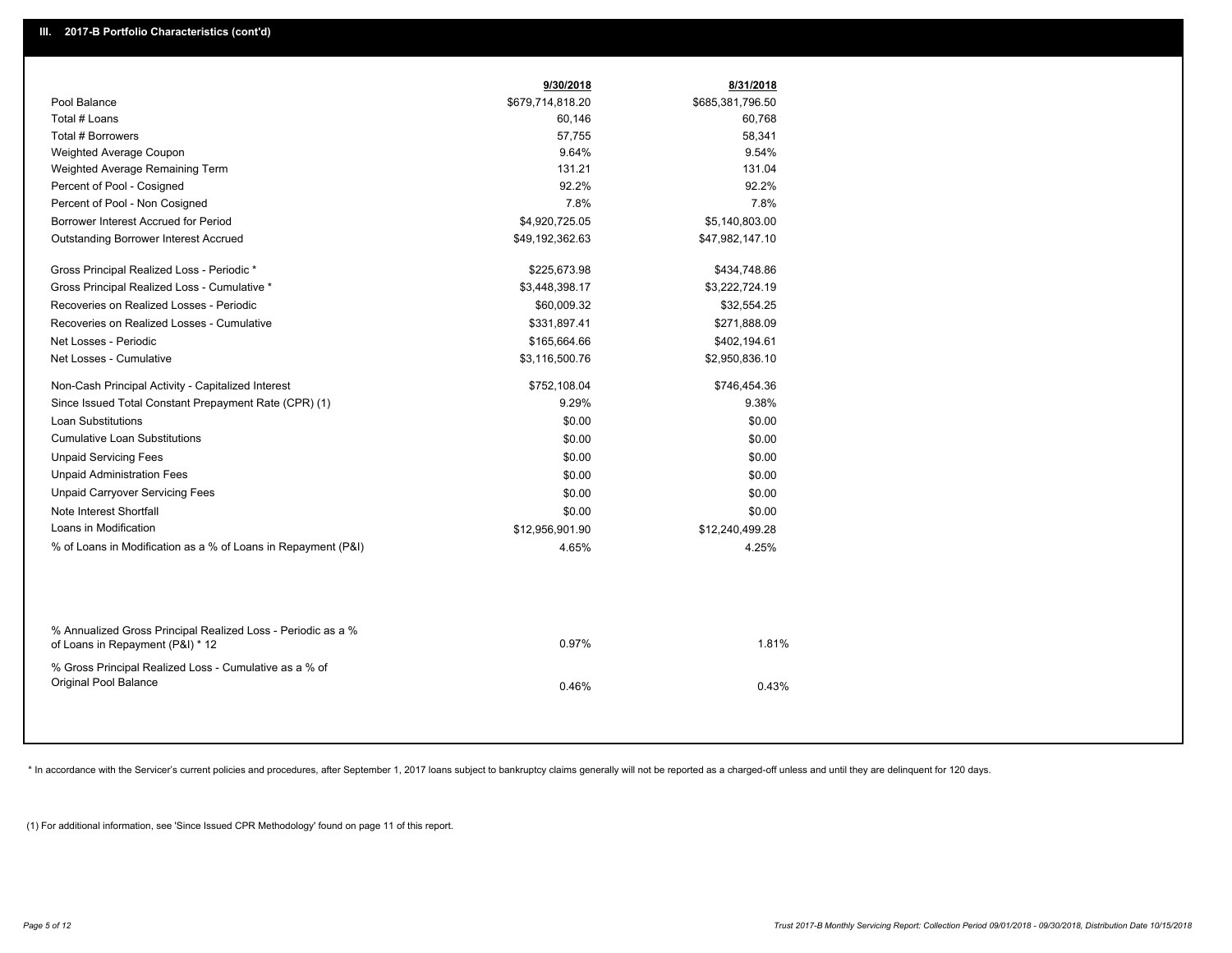#### **Loan Program**  A

|                                    | Weighted<br><b>Average Coupon</b> | # LOANS | <b>\$ AMOUNT</b> | $%$ *     |
|------------------------------------|-----------------------------------|---------|------------------|-----------|
| - Smart Option Interest-Only Loans | 8.47%                             | 14,394  | \$133,881,891.71 | 19.697%   |
| - Smart Option Fixed Pay Loans     | 9.59%                             | 15,037  | \$207,970,029.99 | 30.597%   |
| - Smart Option Deferred Loans      | 9.96%                             | 30,715  | \$337,862,896.50 | 49.707%   |
| - Other Loan Programs              | $0.00\%$                          | 0       | \$0.00           | $0.000\%$ |
| Total                              | $9.55\%$                          | 60,146  | \$679,714,818.20 | 100.000%  |

\* Percentages may not total 100% due to rounding

B

C

**Index Type**

|                       | Weighted<br><b>Average Coupon</b> | # LOANS | <b>\$ AMOUNT</b> | $%$ *     |
|-----------------------|-----------------------------------|---------|------------------|-----------|
| - Fixed Rate Loans    | 9.04%                             | 11,944  | \$145,858,739.82 | 21.459%   |
| - LIBOR Indexed Loans | 9.69%                             | 48.202  | \$533,856,078.38 | 78.541%   |
| - Other Index Rates   | $0.00\%$                          |         | \$0.00           | $0.000\%$ |
| Total                 | 9.55%                             | 60,146  | \$679,714,818.20 | 100.000%  |

\* Percentages may not total 100% due to rounding

### **Weighted Average Recent FICO**

| 3,569<br>3,451<br>7,039<br>13,983 | \$35,110,821.02<br>\$36,202,377.66<br>\$78,013,704.90<br>\$159,895,518.19 | 5.166%<br>5.326%<br>11.477%<br>23.524% |
|-----------------------------------|---------------------------------------------------------------------------|----------------------------------------|
|                                   |                                                                           |                                        |
|                                   |                                                                           |                                        |
|                                   |                                                                           |                                        |
|                                   |                                                                           |                                        |
| 32,094                            | \$370,328,693.46                                                          | 54.483%                                |
| 10                                | \$163,702.97                                                              | 0.024%                                 |
|                                   | \$679,714,818.20                                                          | 100.000%                               |
|                                   | 60,146                                                                    |                                        |

WAC reflects WAC3

To conform with company standard reporting these sections now include Princial and Interest Accrued to Capitalize.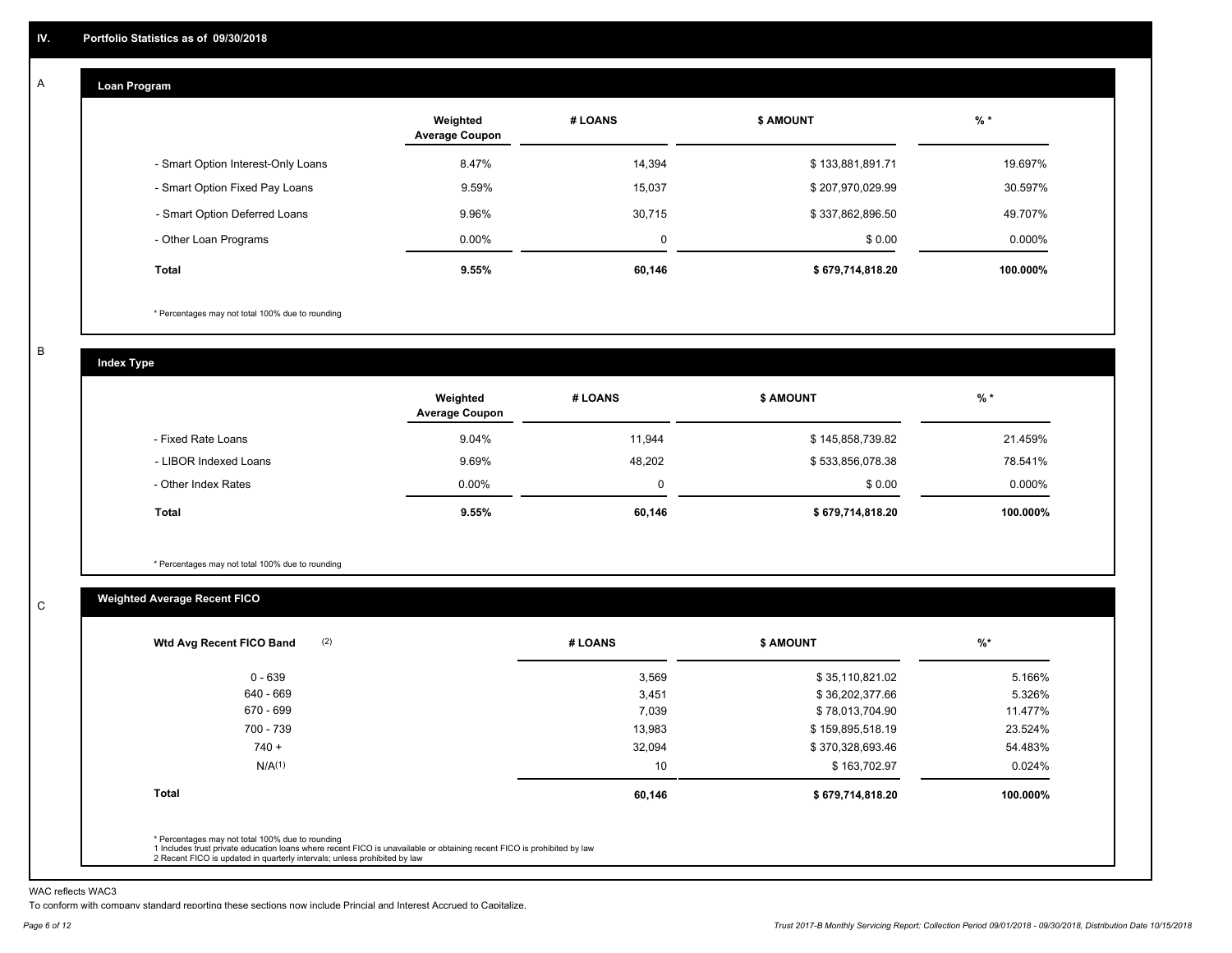| А. | <b>Reserve Account</b>                                                               |                           |  |
|----|--------------------------------------------------------------------------------------|---------------------------|--|
|    | Specified Reserve Account Balance                                                    | \$1,891,480.00            |  |
|    | Actual Reserve Account Balance                                                       | \$1,891,480.00            |  |
| В. | <b>Principal Distribution Amount</b>                                                 |                           |  |
|    | Class A Notes Outstanding<br>i.                                                      | \$518,984,361.40          |  |
|    | Pool Balance<br>ii.                                                                  | \$679,714,818.20          |  |
|    | First Priority Principal Distribution Amount (i - ii)<br>iii.                        | \$0.00                    |  |
|    | Class A and B Notes Outstanding<br>iv.                                               | \$568,984,361.40          |  |
|    | First Priority Principal Distribution Amount<br>v.                                   | \$0.00                    |  |
|    | Pool Balance<br>vi.                                                                  | \$679,714,818.20          |  |
|    | Specified Overcollateralization Amount<br>Vii.                                       | \$203,914,445.46          |  |
|    | Regular Principal Distribution Amount (if (iv > 0, (iv - v) - (vi - vii))<br>viii.   | \$93,183,988.66           |  |
|    | Pool Balance<br>ix.                                                                  | \$679,714,818.20          |  |
|    | 10% of Initial Pool Balance<br>х.                                                    | \$74,820,443.74           |  |
|    | First Priority Principal Distribution Amount<br>xi.                                  | \$0.00                    |  |
|    | Regular Principal Distribution Amount<br>xii.                                        | \$93,183,988.66           |  |
|    | Available Funds (after payment of waterfall items A through I)<br>xiii.              | \$0.00                    |  |
|    | xiv. Additional Principal Distribution Amount (if(vi <= x,min(xiii, vi - xi - xii))) | \$0.00                    |  |
| C. | R-2 Certificate                                                                      |                           |  |
|    | Previous Notional Balance                                                            | \$45,942,940.00           |  |
|    | Shortfall of Principal<br>Shortfall of Interest                                      | \$0.00                    |  |
|    | <b>Current Notional Balance</b>                                                      | \$0.00<br>\$45,942,940.00 |  |
|    | Excess Distribution Allocated (1)                                                    | \$0.00                    |  |
| D. | R-3 Certificate                                                                      |                           |  |
|    | <b>Previous Notional Balance</b>                                                     | \$34,606,871.81           |  |
|    | Remaining Principal Collections (2)                                                  | \$0.00                    |  |
|    | <b>Current Notional Balance</b>                                                      | \$34,381,197.83           |  |

amount will be zero

2. Payments will be made after the principal balance of each class of notes has been reduced to zero and the pool balance is less than or equal to the principal balance of the R-3 Certificate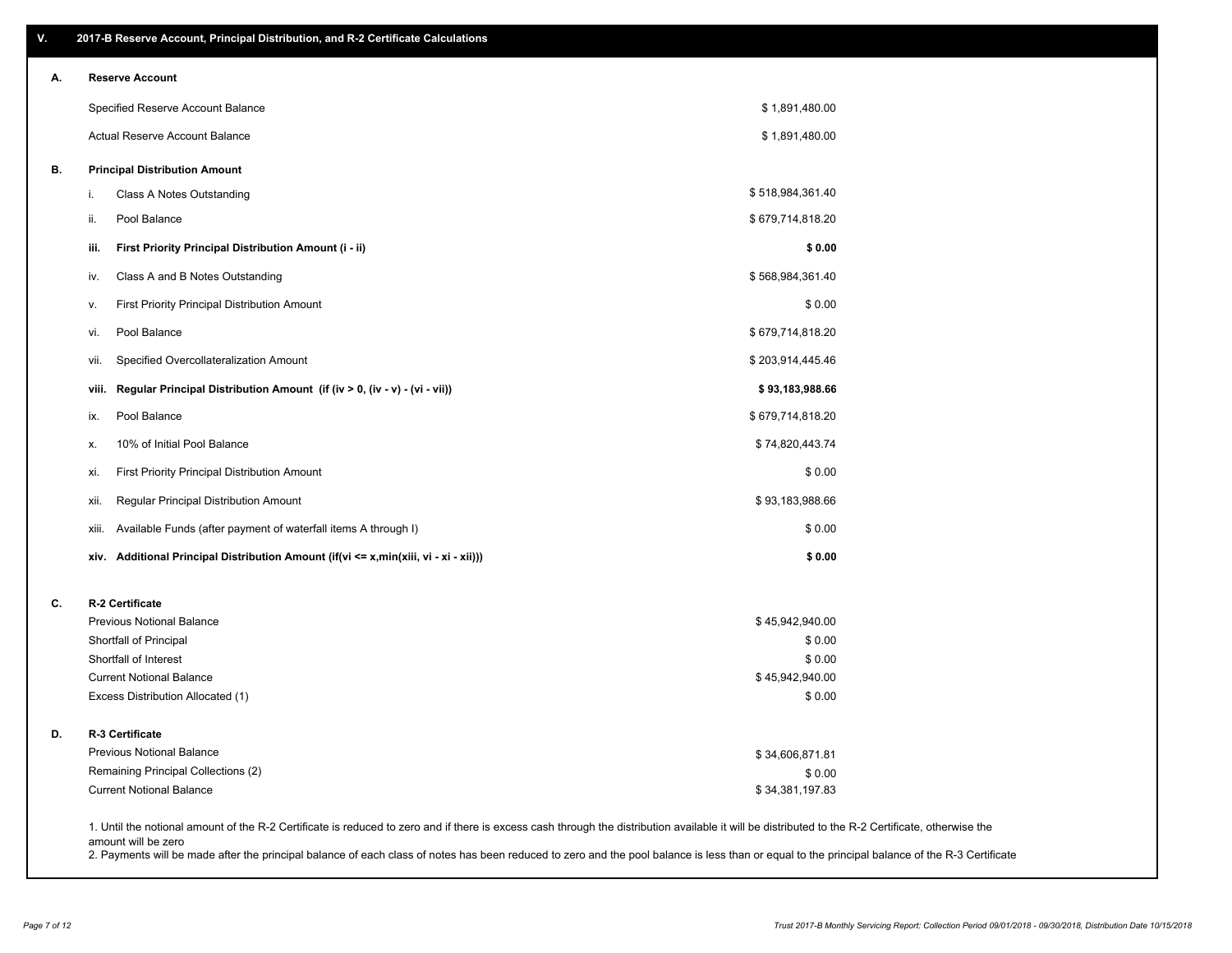|    |                                                         | Paid           | <b>Funds Balance</b> |
|----|---------------------------------------------------------|----------------|----------------------|
|    |                                                         |                |                      |
|    | <b>Total Available Funds</b>                            |                | \$10,384,900.35      |
| A  | <b>Trustee Fees</b>                                     | \$0.00         | \$10,384,900.35      |
| B  | <b>Servicing Fees</b>                                   | \$427,083.55   | \$9,957,816.80       |
| C  | i. Administration Fees                                  | \$8,333.00     | \$9,949,483.80       |
|    | ii. Unreimbursed Administrator Advances plus any Unpaid | \$0.00         | \$9,949,483.80       |
| D  | Class A Noteholders Interest Distribution Amount        | \$1,153,135.92 | \$8,796,347.88       |
| E  | <b>First Priority Principal Payment</b>                 | \$0.00         | \$8,796,347.88       |
| F. | Class B Noteholders Interest Distribution Amount        | \$145,833.33   | \$8,650,514.55       |
| G  | <b>Reinstatement Reserve Account</b>                    | \$0.00         | \$8,650,514.55       |
| H  | Regular Principal Distribution                          | \$8,650,514.55 | \$0.00               |
|    | <b>Carryover Servicing Fees</b>                         | \$0.00         | \$0.00               |
| J  | Additional Principal Distribution Amount                | \$0.00         | \$0.00               |
| K  | Unpaid Expenses of Trustee                              | \$0.00         | \$0.00               |
|    | Unpaid Expenses of Administrator                        | \$0.00         | \$0.00               |
| M  | i. Remaining Funds to the R-1 Certificateholder(s)      | \$0.00         | \$0.00               |
|    | ii. Remaining Funds to the R-2 Certificateholder(s)     | \$0.00         | \$0.00               |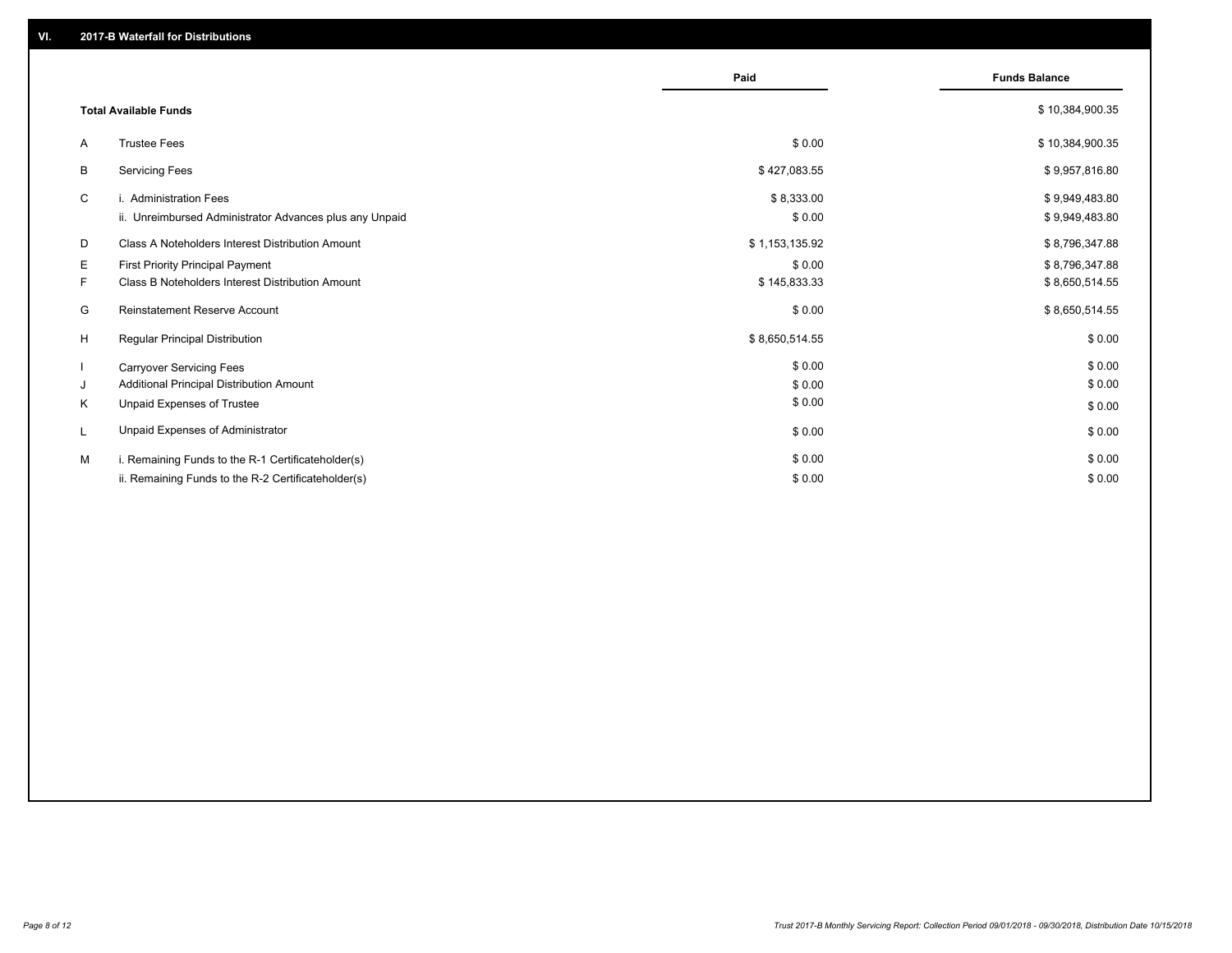| <b>Distribution Amounts</b>                                |                         |                         |                         |
|------------------------------------------------------------|-------------------------|-------------------------|-------------------------|
|                                                            | A1                      | A <sub>2</sub> A        | A <sub>2</sub> B        |
| Cusip/Isin                                                 | 83189DAA8               | 83189DAB6               | 83189DAC4               |
| <b>Beginning Balance</b>                                   | \$118,984,361.40        | \$268,000,000.00        | \$132,000,000.00        |
| Index                                                      | <b>LIBOR</b>            | <b>FIXED</b>            | <b>LIBOR</b>            |
| Spread/Fixed Rate                                          | 0.27%                   | 2.82%                   | 0.75%                   |
| Record Date (Days Prior to Distribution)                   | 1 NEW YORK BUSINESS DAY | 1 NEW YORK BUSINESS DAY | 1 NEW YORK BUSINESS DAY |
| <b>Accrual Period Begin</b>                                | 9/17/2018               | 9/15/2018               | 9/17/2018               |
| <b>Accrual Period End</b>                                  | 10/15/2018              | 10/15/2018              | 10/15/2018              |
| Daycount Fraction                                          | 0.07777778              | 0.08333333              | 0.07777778              |
| Interest Rate*                                             | 2.42844%                | 2.82000%                | 2.90844%                |
| <b>Accrued Interest Factor</b>                             | 0.001888787             | 0.002350000             | 0.002262120             |
| <b>Current Interest Due</b>                                | \$224,736.08            | \$629,800.00            | \$298,599.84            |
| Interest Shortfall from Prior Period Plus Accrued Interest | $\mathsf{\$}$ -         | $\mathcal{S}$ -         | $\mathcal{S}$ –         |
| <b>Total Interest Due</b>                                  | \$224,736.08            | \$629,800.00            | \$298,599.84            |
| <b>Interest Paid</b>                                       | \$224,736.08            | \$629,800.00            | \$298,599.84            |
| <b>Interest Shortfall</b>                                  | $\mathsf{\$}$ -         | $\mathsf{\$}$ -         | $$ -$                   |
| <b>Principal Paid</b>                                      | \$8,650,514.55          | $\mathsf{\$}$ -         | $\mathsf{\$}$ -         |
| <b>Ending Principal Balance</b>                            | \$110,333,846.85        | \$268,000,000.00        | \$132,000,000.00        |
| Paydown Factor                                             | 0.038276613             | 0.000000000             | 0.000000000             |
| <b>Ending Balance Factor</b>                               | 0.488202862             | 1.000000000             | 1.000000000             |

\* Pay rates for Current Distribution. For the interest rates applicable to the next distribution date, please see https://www.salliemae.com/about/investors/data/SMBabrate.txt.

**VII. 2017-B Distributions**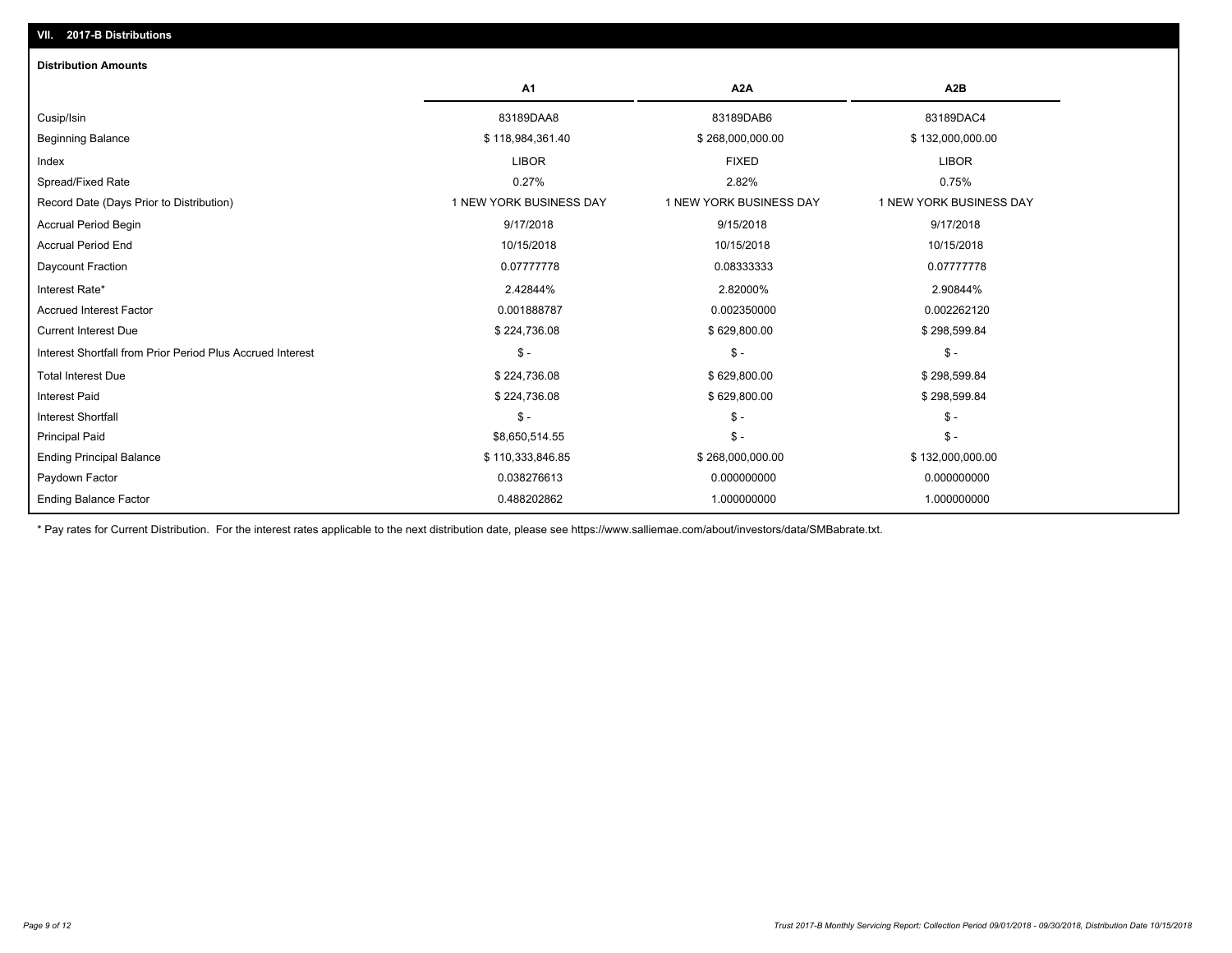| VII. 2017-B Distributions                                  |                         |
|------------------------------------------------------------|-------------------------|
| <b>Distribution Amounts</b>                                |                         |
|                                                            | в                       |
| Cusip/Isin                                                 | 83189DAD2               |
| <b>Beginning Balance</b>                                   | \$50,000,000.00         |
| Index                                                      | <b>FIXED</b>            |
| Spread/Fixed Rate                                          | 3.50%                   |
| Record Date (Days Prior to Distribution)                   | 1 NEW YORK BUSINESS DAY |
| Accrual Period Begin                                       | 9/15/2018               |
| <b>Accrual Period End</b>                                  | 10/15/2018              |
| Daycount Fraction                                          | 0.08333333              |
| Interest Rate*                                             | 3.50000%                |
| <b>Accrued Interest Factor</b>                             | 0.002916667             |
| <b>Current Interest Due</b>                                | \$145,833.33            |
| Interest Shortfall from Prior Period Plus Accrued Interest | $\frac{2}{3}$ -         |
| <b>Total Interest Due</b>                                  | \$145,833.33            |
| <b>Interest Paid</b>                                       | \$145,833.33            |
| <b>Interest Shortfall</b>                                  | $\mathbb{S}$ -          |
| <b>Principal Paid</b>                                      | $\mathbb S$ -           |
| <b>Ending Principal Balance</b>                            | \$50,000,000.00         |
| Paydown Factor                                             | 0.000000000             |
| Ending Balance Factor                                      | 1.000000000             |

\* Pay rates for Current Distribution. For the interest rates applicable to the next distribution date, please see https://www.salliemae.com/about/investors/data/SMBabrate.txt.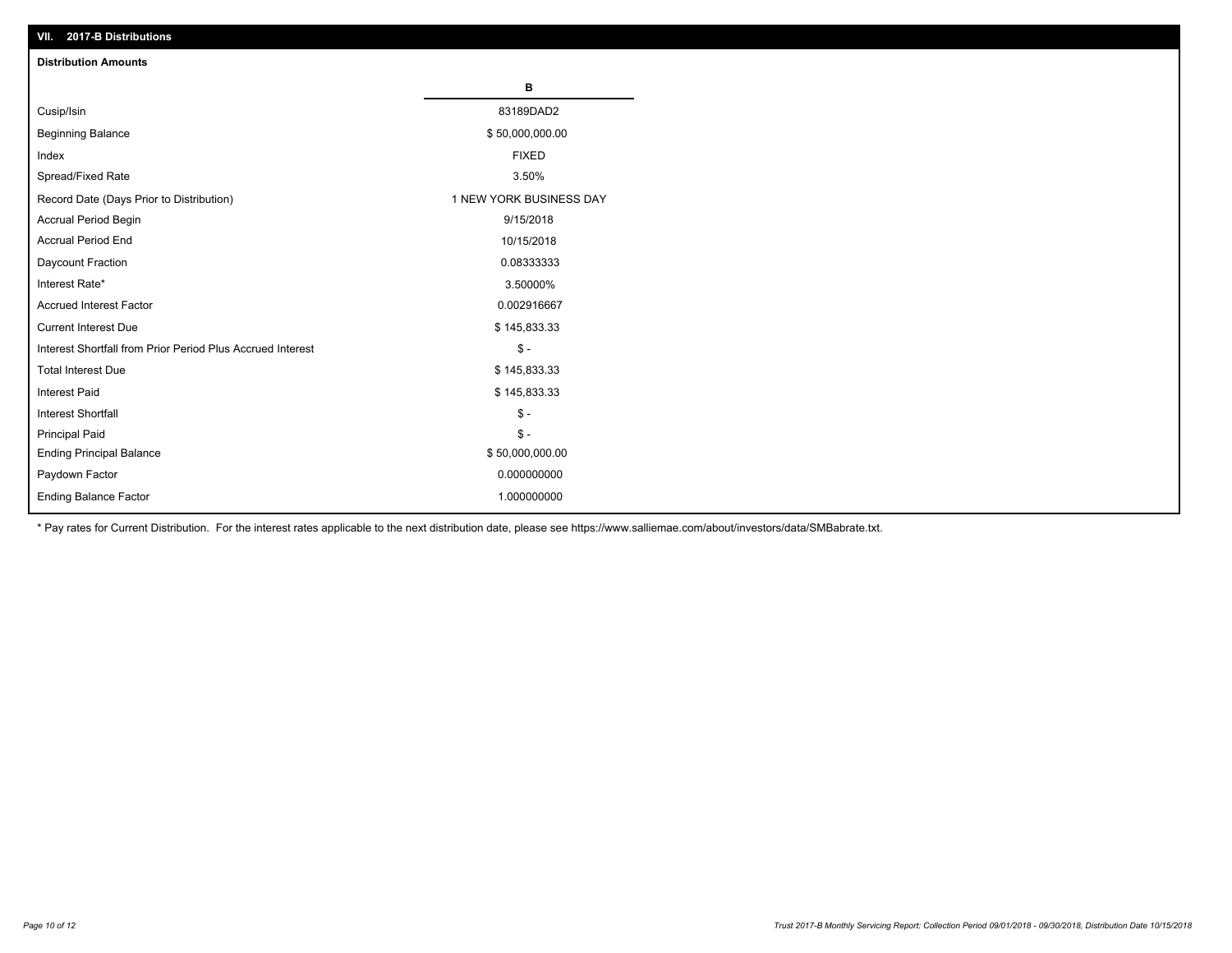#### **Since Issued Total CPR**

$$
\text{total CPR} = 1 - \left(\frac{APB}{PPB}\right)^{\left(\frac{12}{MSC}\right)}
$$

APB = Actual period-end Pool Balance PPB = Projected period-end Pool Balance assuming no prepayments and no defaults Pool Balance = Sum(Principal Balance + Interest Accrued to Capitalize Balance) MSC = Months Since Cut-Off

#### **Since-Issued Total Constant Prepayment Rate (CPR)**

Since-Issued Total CPR measures prepayments, both voluntary and involuntary, for a trust student loan pool over the life of a transaction. For each trust distribution, the actual month-end pool balance is compared against a month-end pool balance originally projected at issuance assuming no prepayments and defaults. For purposes of Since-Issued Total CPR calculations, projected period end pool balance assumes in-school status loans have up to a six month grace period before moving to repayment, grace status loans remain in grace status until their status end date and then to move to full principal and interest repayment, loans subject to interim interest or fixed payments during their in-school and grace period continue paying interim interest or fixed payments until full principal and interest repayment begins, all other trust loans are in full principal and interest repayment status, and that no trust loan in full principal and interest repayment moves from full principal and interest repayment status to any other status.

#### **Weighted Average Coupon**

*WAC1 = APB* ((*CIR*)\*(*APB*))

*WAC2 = APB*



APB = Actual period-end Pool Balance

CIR = Average of the Contractual Interest Rate (1)

APCL = Average of the Applicable Interest Rate (2)

ACTL = Average of the Actual Interest Rate (3)

#### **Weighted Average Coupon (WAC)**

(1) Contractual Interest Rate represents the interest rate indicated in the Promissory Note

(2) Appliclable Interest Rate represents the interest rate after rate reductions, if applicable, are applied

(3) Actual Interest Rate represents the interest rate when borrower incentive programs and rate reductions, if applicable, are applied